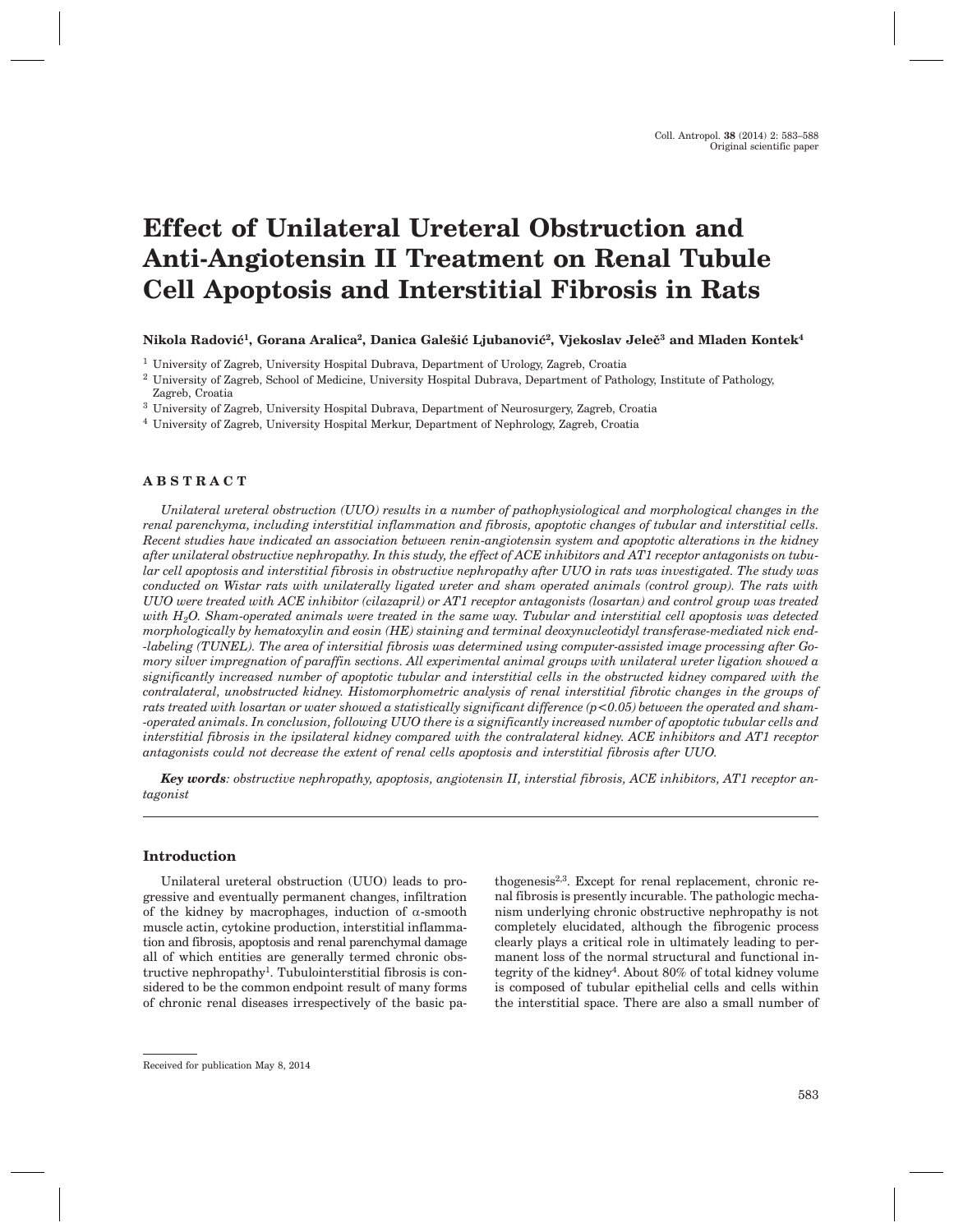resident mononuclear cells and fibroblasts. There are many readily quantifiable cellular and molecular events during the initiation and progression of renal fibrosis that make UUO an increasingly good experimental model for study5. A number of kidney diseases and their progression to end-stage renal failure are driven by the effects of angiotensin II (Ang II). Compelling evidence from Shin and co-workers demonstrates that the suppression of intrarenal RAS prevents the formation of renal cortical TGF-beta1 and of related fibrogenic factors in early  $UUO^{6,7}$ . Angiotensin II upregulates the expression of TGF- $\beta$ 1 in UUO, whereas ACE inhibitors or angiotensin receptor blockers diminish TGF-b1 expression. Angiotensin II exerts its biological effect through both AT1 and AT2 receptors, although in adult mammals the AT1 receptors predominate and account for most of the known effects of the peptide<sup>8</sup>. Ang II is produced both systemically and locally in various tissues, including the heart and blood vessel walls. Ang II binds to two high-affinity receptors, designated AT1 and AT2. Signaling through the AT1 receptor results in vasoconstriction, stimulation of growth and activation of fibroblasts and myocytes. Signaling through AT2 receptor results in vasodilatation and antiproliferative responses, as well as an increase in apoptosis. Therefore, it appears that most of the damaging effects af Ang II are mediated by the AT1 receptor. Increasing levels of Ang II may, in turn, upregulate the expression of other factors, such as TGF-  $-\beta$ 1, TNF- $\alpha$ , osteopontin, VCAM-1 and NF- $\kappa$ B. Ang II increases the expression of several proliferative factors, includnig PDGF and basic growth factor<sup>4</sup>. The objective of this study is to quantify the degree of interstitial fibrosis in rat kidney after experimental UUO and administration of an angiotensin converting enzyme (ACE) inhibitor – cilazapril and AT1 receptor blockator – losartan. We hypothesized that limiting tubular cell death in response to early stress stimuli would influence the generation of fibrosis.

# **Material and Methods**

The investigation was conducted on 2–3 month old male Wistar rats, weighing 210–300 g (Department of Physiology, Zagreb University, School of Medicine). In the first part of the study, a preliminary investigation was performed with the animals divided into 6 groups according to the time of sacrifice: 3, 4, 7, 10, 14 and 16 days after surgery. After the animals were sacrificed, the kidneys were removed and sections were processed for histopathological analysis. Following hemalaun eosin (HE) staining, the number of apoptotically changed renal tubular and interstitial cells, renal interstitial collagen deposition, macrophage infiltration, and tubular dilatation, were analyzed. In the first part of the study the time sequence of the occurrence of the histological alterations mentioned above showed that first apoptotic changes of the tubular cells were recognized 3 days after the obstruction and most marked at day 10 after obstruction,



*Fig. 1. Renal cell apoptosis after 3 days of unilateral obstruction. Red arrow shows apoptotic tubular cell (HEx400).*

with no significant further alterations until day 16 (Figure 1).

First collagen deposition in the interstitial space of the kidney was recognized at 7<sup>th</sup> day with continual progression until 16th day. The second part of the investigation included 6 groups of animals, 4 experimental and 2 control groups with 8 animals in each group. According to the results of the preliminary investigation, all experimental animals treated with cilazapril, losartan and vehicle were sacrificed 10 days after surgery.

The rats of the four experimental groups were subdivided into:

- 1) Animals with unilateral ureter ligation treated by:
	- a) ACE inhibitor (cilazapril) at the dose of 10 mg/kg b.w. in 5 mL  $H<sub>2</sub>0$  p.o. per day for 10 days
	- b) AT1 receptor antagonists (losartan) at the dose of 30 mg/kg b.w. in 5 mL  $H<sub>2</sub>0$  p.o. per day for 10 days

2) Sham-operated animals treated in the same manner as above.

The control groups with unilateral ureter ligation and sham ligation were treated with  $5 \text{ mL } H<sub>2</sub>0$  p.o. per day for 10 days. Based on the results of the preliminary investigation, the animals of all 6 groups were sacrificed 10 days after the procedure, and both kidneys of each animal were stored for histopathological analysis. In each group of animals both kidneys were analyzed.

# *Establishing unilateral obstructive uropathy*

With the animals under ether anesthesia, each rat's abdominal wall was shaved first. Through a midline abdominal incision the left ureter was exposed and ligated using Prolen 4-0 at the transition of the proximal to distal ureter. In the sham-operated animals, the procedure was the same as above except that after preparation and visualization of the left ureter no ligature was placed.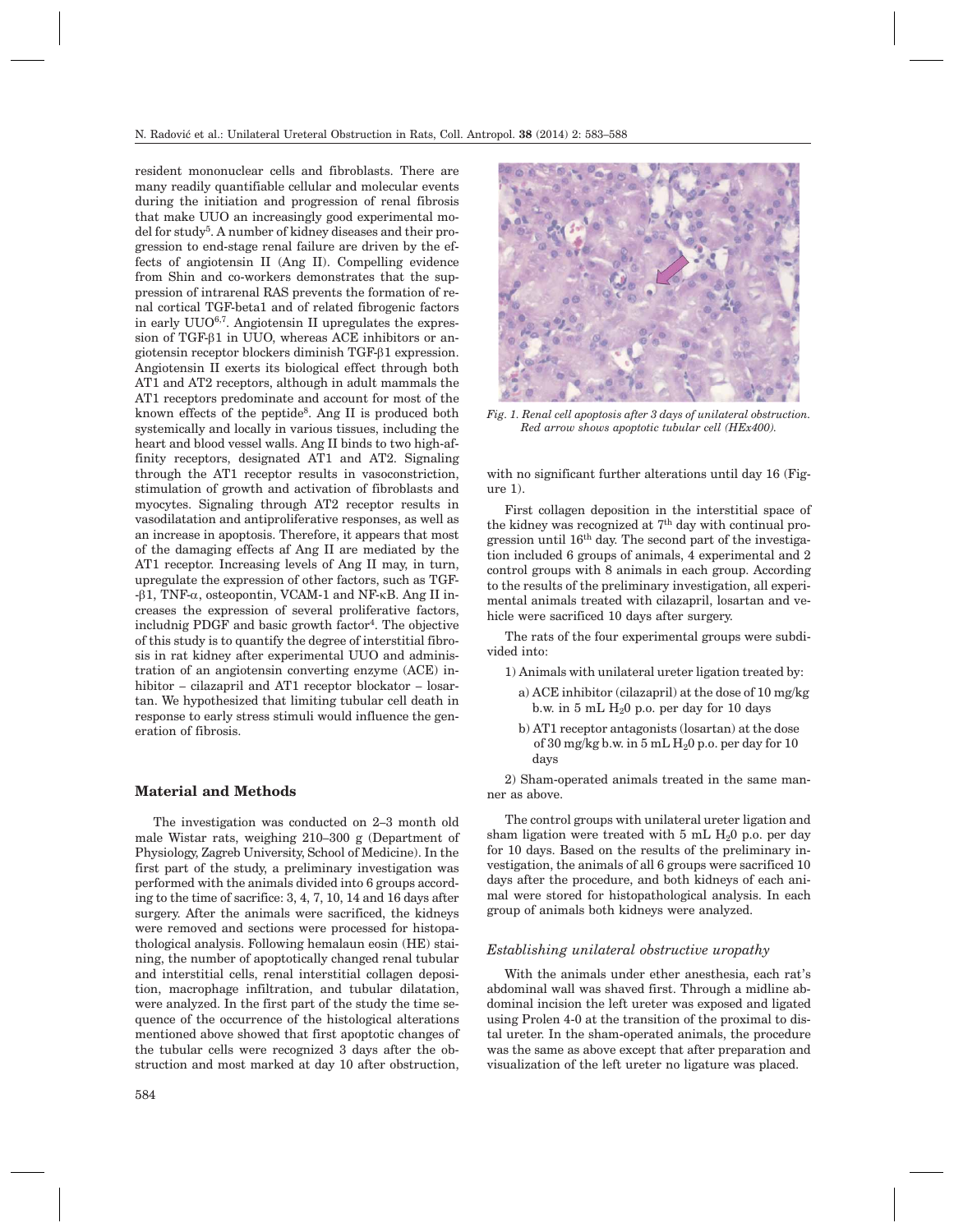# *Treatment of rats by ACE inhibitor and AT1 receptor antagonist*

In 5 mL of water 10 mg of ACE inhibitor, i.e. 30 mg  $AT_1$  receptor antagonist was dissolved. The animals were injected with the solution using a modified gastric tube. The control group was treated in the same fashion as above except that 5 mL of water was infused alone.

## *Collection and preparation of samples*

Consistently following the protocol, all animals included in the first part of the investigation were sacrificed on days 3, 4, 7, 10, 14 and 16 after the procedure. Both kidneys were removed, fixed in 4% buffered formalin and subsequently embedded in paraffin wax. In the second part of the investigation, the animals were sacrificed 10 days following the procedure. After both kidneys were removed and cut in the sagittal plane, one half was fixed in 4% buffered formalin. Following fixation, parts of the formalin-fixed kidneys were embedded in paraffin wax, and subsequently  $3-5 \mu m$  microtome sections were cut. Tissue sections obtained in this way were stained by HE and terminal deoxynucleotidyl transferase-mediated nick end-labeling method (TUNEL) method (TACS XL kit R&D Systems Inc. USA,). Processing of tissue samples was done at the Pliva Research Institute, Zagreb, Croatia (Figure 2).

#### *Histologic analysis*

Histologic examination of the kidney samples was performed by a pathologist unaware of the investigation protocol with a Zeiss microscope in 10 visual fields at a magnification of 400 times.

The histologic samples were analyzed as follows:

The area affected by interstitial fibrosis on the paraffin sections was assessed using computer assisted image processing after preparation of samples by Gomory impregnation silver staining. The values obtained in this way are adequate for statistical analysis. The rat kidneys stained with Gomory's silver impregnation method were



*Fig. 2. Renal cell apoptosis after 10 days of unilateral obstruction. Red arrows show apoptotic tubular cell (TUNELx400).*

used for sampling. Semiquantitative and morphometric analysis of the preparations was done. The interstitial kidney fibrosis quantification was performed on Gomory stain slides using semiquantitative scale (0 – no reticulin increase; 1 – rare foci of reticulin multiplication; 2 – fine reticulin net around tubuls; 3 – dense reticulin net around tubuls; 4 – reticulin foci in more than 50% of HPF; 5 – diffuse fibrosis).

Morphometry: 5 visual fields of each kidney's cortex and medulla at x400 magnification were respectively selected at random for analysis. A computer mesh covering the enitre field was placed over each visual field (13x10 fields) using the ISSA image processing program (Vamstec, Zagreb, Croatia). Measurement involved the counting of interstitial fibrotic fields per mesh (Figure 3).



*Fig. 3. Histomorphological changes of the rat kidney 10 days after obstruction. Yellow checkmarks refer the fields with fibrotic changes of interstitial space (Gomory, x400).*

Fibrosis level obtained by semiquantitative analysis did not showed statistically significant difference between operated experimental groups treated with cilazapril, losartan and  $H_2$ 0. However, there was significant correlation between semiquantitative and morphometric method (Pearsonžs coefficient  $r=0.71$ ,  $p<0.0001$ ).

The number of apoptoses in renal tubular cell types was analyzed on the basis of the morphological changes in the preparation stained with HE and TUNEL. In each tissue sample a total number of apoptoses was counted and used for comparison and statistical analysis. In analysis, the total number of cells per visual field was presumed to be about equal in all tissue sections regardless of the preparation method.

The results obtained were presented as an arithmetic mean  $\pm$  standard error of the mean. Statistical significance of the difference between groups was tested by one-way analysis of variance (ANOVA) with post-hoc Newman-Keuls test for multiple comparisons. For comparison of the results between two independent samples the t-test was used. A value of  $p < 0.05$  between individual groups was considered to be statistically significant.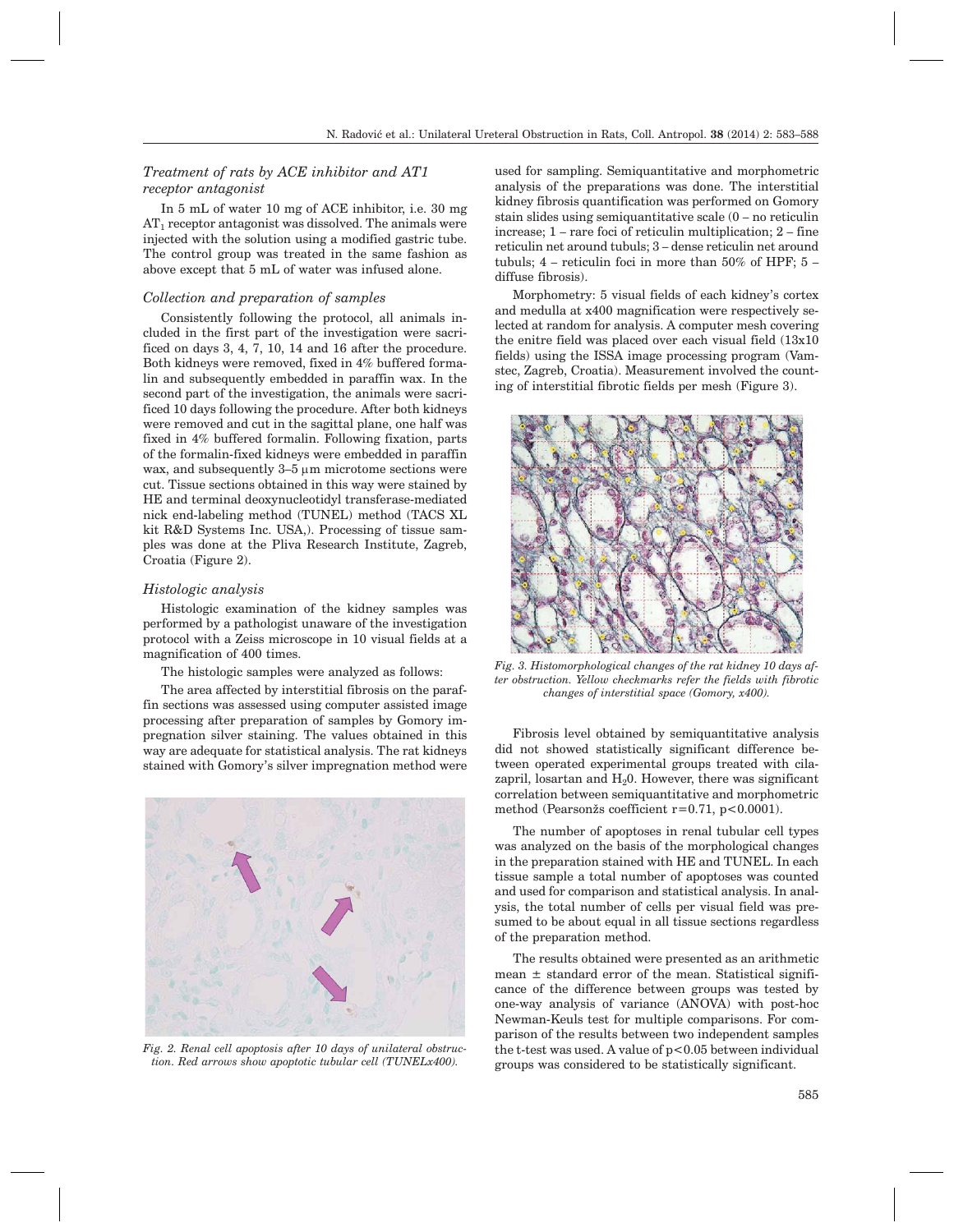## **Results**

## *Interstitial fibrosis*

Interstitial fibrosis developed in all animals after UUO. Histomorphometric analysis of fibrotic changes was performed in medulla and cortex of obstructed and control kidneys.

Experimental animals with obstructed left ureter and treated with losartan and cilazapril had no significant increase in interstitial fibrosis of cortex and medulla compared to the sham ligated kidney (Figure 4).

Number of grid field containing fibrosis per hpf of medulla and cortex of the obstructed kidneys in groups treated with  $H<sub>2</sub>O$  was significantly higher than in contralateral (unobstructed) kidney (p<0.05) (Figure 4.).



*Fig. 4. Histomorphometric analysis of fibrotic changes was performed in medulla and cortex of obstructed and control kidneys in animals treated with cilazil, losartan and H2O.*

We have demonstrated significant correlation between tubular apoptosis and interstitial fibrosis of medula in operated animals treated with  $H_2$ 0 (Figure 5).

No statistical correlation was proved between tubular apoptosis and interstitial fibrosis of renal cortex in experimental animals treated with cilazapril, losartan or  $H<sub>2</sub>0$ .

In rats treated with an ACE inhibitor or AT1 receptor antagonist the development of interstitial fibrosis of the kidney medulla has a tendency of correlation with enhanced apoptosis of the tubular cells but there is no statistical significance (Figures 6 and 7).

#### **Discussion and Conclusion**

Tubular cell apoptosis is an early event that occurs before the onset of frank fibrosis and thus it can be hypothesized that reducing initial cell death may prevent progression to fibrosis. The time sequence of the occurrence of the histological alterations apoptotic changes of the tubular cells in the first part of the study, were recognized at 3th day after obstruction.

According to histomorphometric analysis first fibrotic changes were recognized  $7<sup>th</sup>$  day after obstruction. This causal link in our study suggests that apoptotic changes



*Fig. 5. In this kidney model we have demonstrated significant correlation between tubular apoptosis and interstitial fibrosis of medulla in operated animals treated with H20.*



*Fig. 6. There is a tendency of correlation between tubular apoptosis and interstitial fibrosis of medulla in animals treated with cilazapril but there is no significant statistical correlation.*



*Fig. 7. There is a tendency of correlation between tubular apoptosis and interstitial fibrosis of medulla in animals treated with losartan but there is no significant statistical correlation.*

of medullary tubular cells antecede interstitial fibrosis of obstructed kidney.

Studies conducted by various authors investigating the effect of inhibition of type 1 and type 2 Ang II receptors on apoptosis and renal cell proliferation in unilateral ureteral obstruction (UUO) in rats obtained contradictory results<sup>9</sup>.

Tubular cell apoptosis is an important mechanism in renal parenchymal damage in chronic obstructive nephropathy<sup>10</sup>.

On the other hand, apoptosis of interstitial fibroblasts and inflammatory cells, which are largely increased in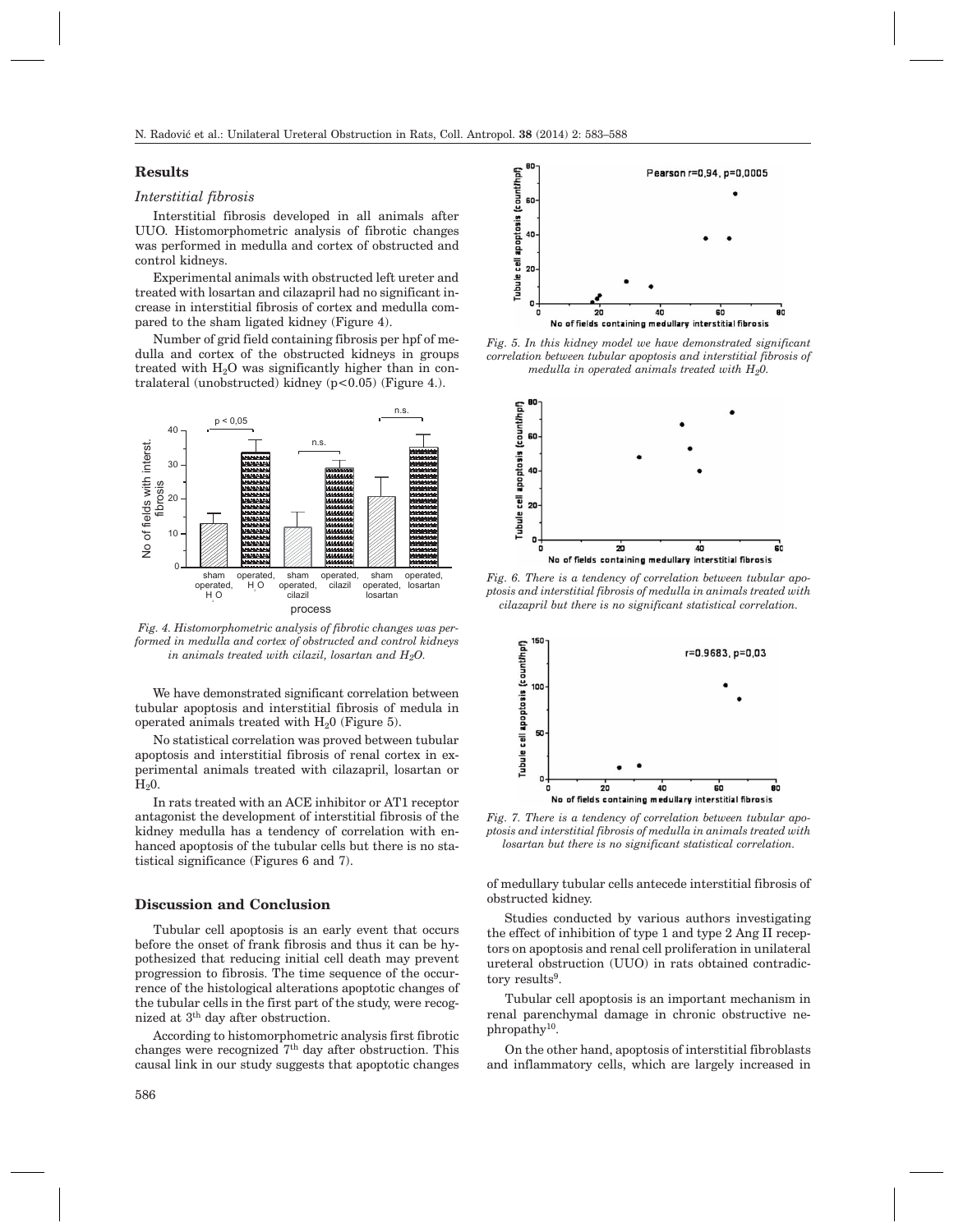number in the renal interstitium in obstructive nephropathy may be a mechanism for slowing the progression of chronic obstructive nephropathy<sup>11</sup>. The discovery of selective mechanisms inducing the apoptosis of renal tubular and interstitial cells would, therefore, allow a novel pharmacotherapeutic approach by halting the progression of chronic obstructive nephropathy.

In this investigation, I tried to influence not only interstitial and tubular cell apoptosis, but also renal interstitial fibrosis by administering angiotensin II inhibitors in unilateral ureteral obstruction in rats. As mentioned above, several cytokines and growth factors have been identified as major contributors to obstruction-induced renal fibrosis and apoptotic cell death, most notably TGFn- $\beta$ 1, angiotensin II, NF- $\kappa$ B and TNF- $\alpha$ .

The role of Ang II, a key factor in the RAS, in inducing and maintaining renal fibrosis in various disorders is  $definite<sup>12</sup>$ . Bascands and Grande in their studies using classical knockout mice on the RAS system confirmed the role for the AT1 receptor as an important mediator of extracellular matrix accumulation during UUO. Some authors have shown, long before the use of genetically engineered animals that ACE inhibition could be efficient in reducing tubulointerstitial fibrosis in experimental UUO. Besides blocking the conversion of AI into AII, ACE inhibitors also act on the kinin-kalikrein system by inhibiting the degradation of bradykinin which suggests a role for bradykinin in the reduction of UUO induced  $fibrosis<sup>13,14</sup>$ .

Studies by Junwei et al. indicate that there are pathogenic pathways other than RAS which play a role in the development of chronic renal fibrosis. These authors have demonstrated that separate Ang II and HGF blockade is partially effective in slowing the progression of renal interstitial fibrosis in obstructive nephropathy, and that the combination of these two factors gives synergistic benefits which result in a considerably better therapeutic outcome. In this way, particularly targeting RAS by pharmacological ACE or AT1 receptor inhibition may

#### **REFERENCES**

1. THORNHILL B A, BURT LE, CHEN C, FORBES MS, CHEVA-LIER RL, Kidney Int, 67(1) (2005) 42. DOI: 10.1111/j.1523-1755. 2005. 00052.x. — 2. RODRIGUEZ-ITURBE B, JOHNSON RJ, HERRA-ACO-STA J, Kidney Int, 68 (2005) 582. DOI: 10.1111/j.1523-1755.2005.09915. x. — 3. KLAHR S, Sem Nephrol, 21 (2001) 133. — 4. MANUCHA W, OLO-VEROS L, CARRIZO L, SELTZER A, VALLES P, Kidney Int, 65 (2004) 2091. DOI: 10.1111/j.1523-1755.2004.00643.x. — 5. KLAHR S, MORRI-SSEY J, Am J Physiol Renal Physiol, 283 (2002) 861. DOI: 10.1152/ ajprenal.00362.2001. — 6. SHIN GT, KIM WH, YIM H, KIM MS, KIM H, Kid Int, 63 (2005) 897. DOI: 10.1111/j.1523-1755.2005.00154.x. — 7. MISSERI R, MELDRUM KK, Curr Urol Rep, 6 (2005) 140. DOI: 10. 1007/s11934-005-0083-5. — 8. MISSERI R, RINK RC, MELDRUM DR, MELDRUM KK, J Surg Res, 119 (2004) 149. DOI: 10.1016/j.jss.2004.02. 016. — 9. JONES EA, SHADED A, SHOSKES DA, Urology, 56 (2000) 346. DOI: 10.1016/S0090-4295(00)00608-7. — 10. TRUONG LD, CHOI YJ, TSAO CC, AYALA G, SHEIKH-HAMAD D, NASSAR G., SUKIS WN, exceed other potential therapeutic goals for treatment of chronic renal fibrosis $^{15}$ .

Apoptosis of interstitial fibroblasts and inflammatory cells in the kidneys may be a mechanism which could slow the progression of chronic obstructive nephropathy. The finding of selective mechanisms leading to apoptosis of the renal tubular and interstitial cells would, therefore, allow a novel pharmacotherapeutic approach due to slowing the progression of chronic obstructive nephropathy. Hochberg et al. in their studies of iNOS gene-deficient rats confirmed the possible effect of NO on interstitial fibrosis16. There have been interesting results of investigations which show that hepatocyte growth factor (HGF), the protein with a multiple function with potent renotrophic properties, may have therapeutic effect in prevention of chronic renal fibrosis<sup>17,18</sup>. The level of interstitial fibrosis can be determined using several methods, such as semiquantitative scale and morphometric quantification. The morphometric quantification is more sensitive method than semiquantitative scale.

The results of this study indicate that in the group of experimental animals with UUO, there is a correlation between tubular cells apoptosis and interstitial fibrosis of kidney medulla. There was a tendency of correlation between interstitial fibrosis of the kidney medulla with enhanced apoptosis of the tubular cells in rats treated with an ACE inhibitor and AT1 receptor antagonist, but there was no statistical significance.

## **Acknowledgements**

The authors wish to express gratitude to Snježana ^u`i}, PhD MD for her support and valuable help in detection of apoptotic tubular cells by hematoxylin and eosin (HE) as well as terminal deoxynucleotidyl transferase-mediated nick end-labeling (TUNEL) staining methods.

Kidney Int, 60 (2001) 924. DOI: 10.1046/j.1523-1755.2001.060003924.x. — 11. DOCHERTY NGO, SULLIVAN OE, HEALY DA, FITZPATRICK JM, WATSON RW, Am J Physiol Renal Physiol, 290 (2006) 4. DOI: 10. 1152/ajprenal.?00045.?2005 — 12. KIM S, IWAO H, Pharmacol Rev, 52 (2000) 11. DOI: 0031-6997/11/5201-0011\$03.00/0. — 13. BASCANDS JL, SCHANSTRA JP, Kidney Int, 68 (2005) 925. DOI: 10.1111/j.1523-1755. 2005.00486.x. — 14. GRANDE MT, LOPEZ-NOVOA JM, Nat Rev Nephrol, 5 (2009) 319. DOI: 10.1038/nrneph.2009.74. — 15. JUNWEI Y, CHUNSUN D, YOUHUA L, YANG S, DAI C, LIU Y, J Am Soc Nephrol, 13 (2002) 2464. DOI: 10.1097/01.ASN.0000031827.16102. — 16. HOCH-BERG D, JOHNSON CW, CHEN J, COHEN D, STERN S, VAUGHAN ED, POPAS D, FELSEN D, Lab Invest, 80 (2000) 1721. DOI: 11092532. — 17. LIU Y, Curr Opin Neprol Hypertens, 11 (2002) 23. DOI: 11753083. — 18. MATSUMOTO K, NAKAMURA T, Kidney Int, 59 (2001) 2023. DOI: 10.1046/j.1523-1755.2001.00717.x.